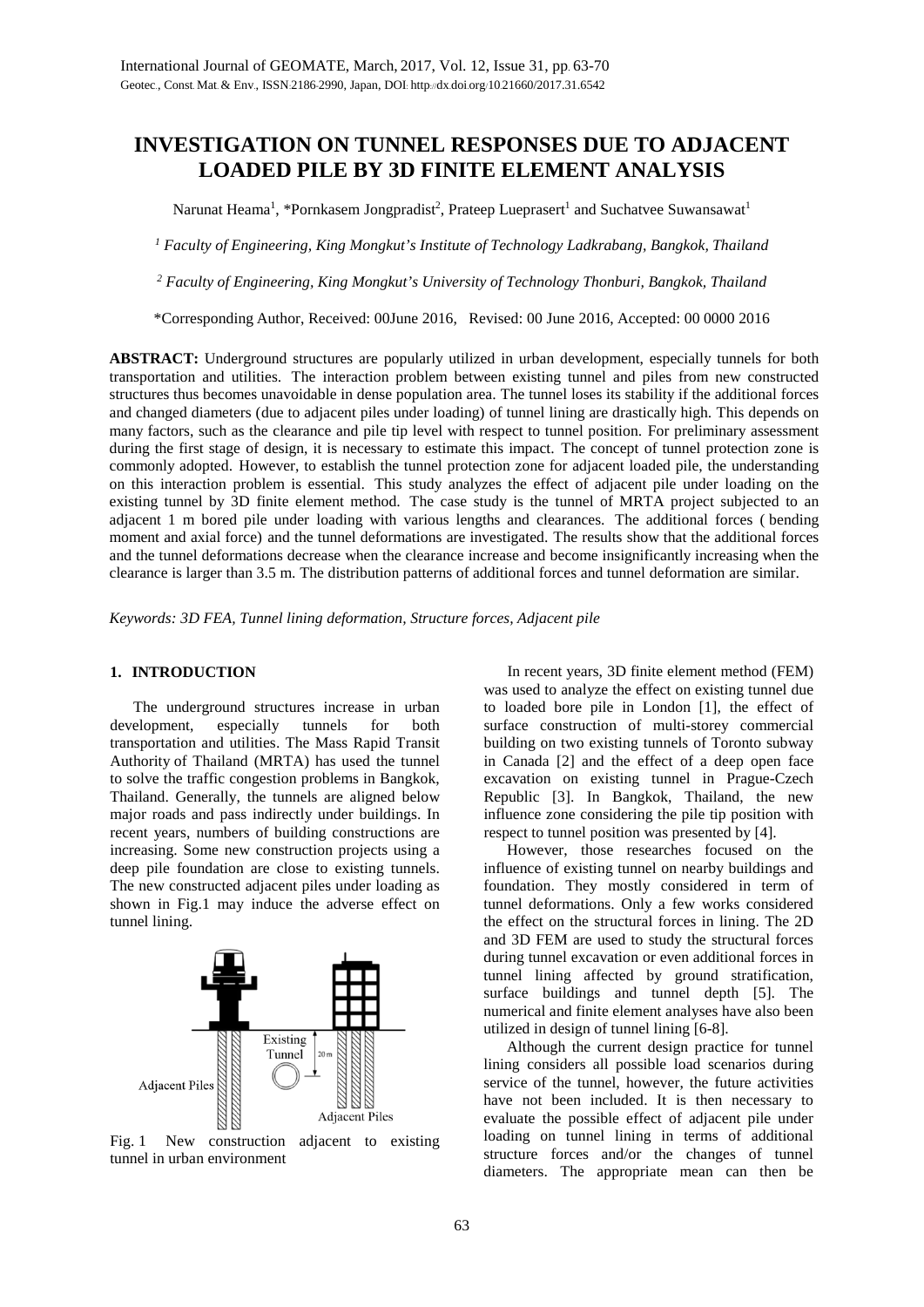prepared to tackle this problem.

 Therefore, this study examined the tunnel responses due to adjacent pile under loading. The 3D FEM program and Mass Rapid Transit Authority of Thailand (MRTA) data was used in this research. The analysis results in terms of both the change of structural forces (bending moment and axial force) in tunnel lining and the change of tunnel diameters (vertical and horizontal directions) are focused and discussed.

## **2. METHODOLOGY**

#### **2.1 Considered Problem and Variables**



Fig. 2 Geometric parameters considered in this study

 The evaluation of the effects of adjacent single pile on existing tunnel is accomplished with the 3Dfinite element program (PLAXIS3D). Undrained conditions were used throughout in this study. The analysis did not consider the influence of pile construction. The length and applied working load of the single pile are varied in the analysis. The working loads are derived using the  $\alpha$  – method [9].

In this paper, the geometric parameters in the study case are depicted in Fig.2a. The tunnel diameter *(DT)* of 6.3 m, the lining thickness *(T)* of 0.3 m and the tunnel depth  $(L_T)$  of 20.0 m below the ground surface, the bored pile diameter  $(D_P)$  of 1.0 m and the interface of 0.9 which is interaction between soil and pile elements were considered. In addition, two case studies are taken into account. The first case (CASE 1) considered the tunnel located in soft clay. The second case (CASE 2), the tunnel is located in stiff clay. In the analysis, the clearance *(C)* between the bored pile to edge of tunnel and the bored pile length *(LP)* are varied as shown in Fig 2b.

### **2.2 Numerical Model**

 The 3D-finite element mesh and numerical modeling in this paper are shown in Fig.3. The dimension of model is 80 m ( $\approx$ *12.5D<sub>T</sub>*) in the transverse direction, 60 m ( $\approx$ 9.5D<sub>T</sub>) in the longitudinal direction and 60 m ( $\approx$ 9.5D<sub>T</sub>) in the vertical direction. The monitoring plane is assigned at the center of longitudinal direction. To directly obtain the structural forces, shell elements are used to model tunnel lining with grouting layer, adapting from [10, 11]. The detail of this technique is presented in the companion paper [12].



Fig. 3 Model and meshes for tunnel located in soft clay

#### **2.3 Boundary Condition and Initial Conditions**

#### *2.3.1 Boundary conditions*

 Displacement boundary conditions are used in simulation of this study. The left and right side and bottom boundaries are sufficiently extended from the effect of tunnel excavation and pile settlement in the three dimensional analysis. The sides of the mesh including rear side and front side are free to move vertically but restrained against lateral movements. Left and right sides of mesh are controlled against perpendicular movement. The bottom of the mesh is fixed to both horizontal and vertical movement. The surface is allowed for free horizontal and vertical movements.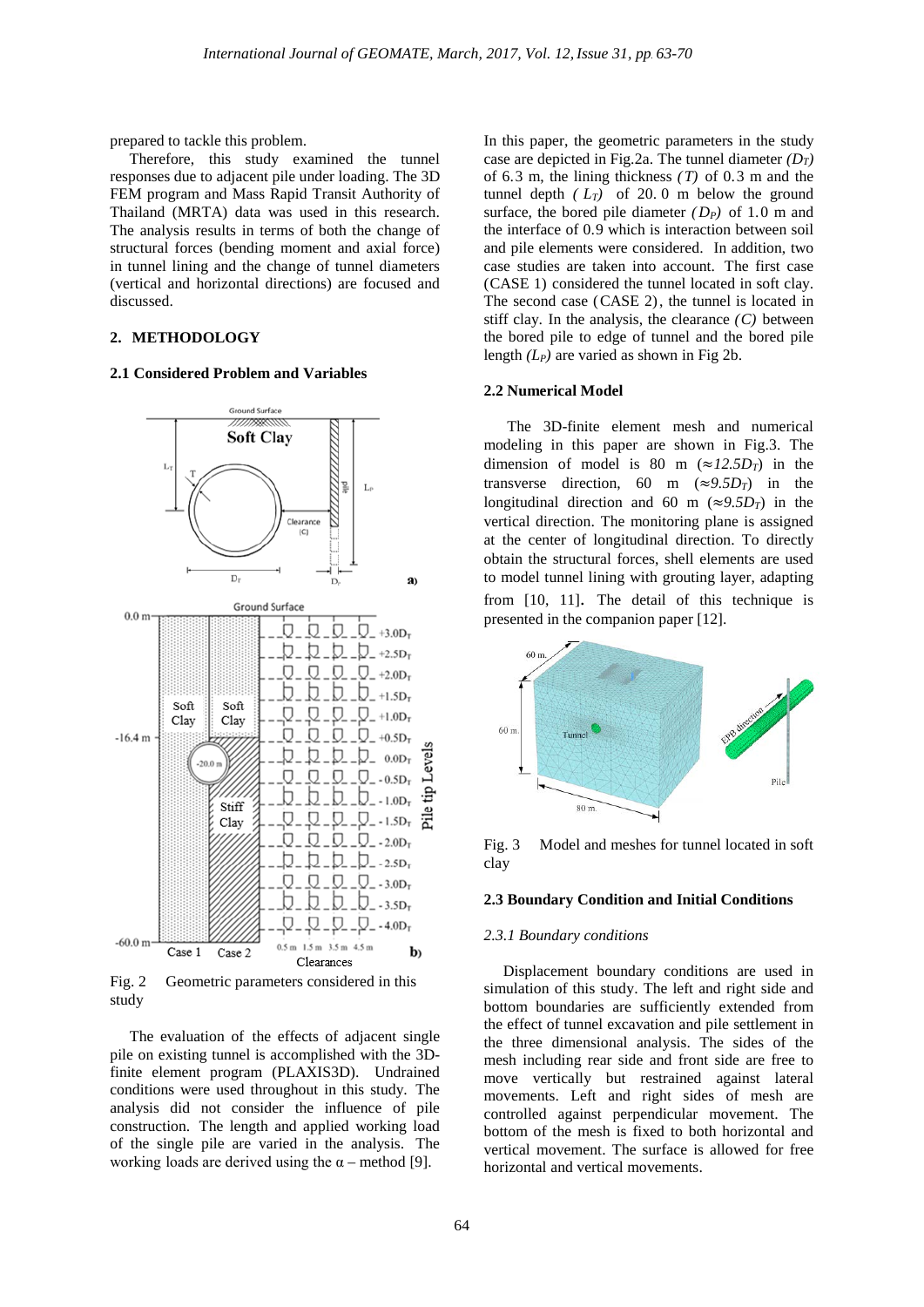### *2.3.2 Initial conditions*

 The initial stress state, horizontal effective stress and vertical effective stress are controlled by the coefficient of earth pressure at rest, *Ko* and unit weight of soil layers. A typical pore water pressure profile from case study in MRTA Blue Line Project in Bangkok, Thailand in term of piezometric drawdown [7] with a water table at depth of 2.0 m below ground surface is adopted as shown in Fig.4.



Fig. 4 Pore pressure in MRTA Blue Line Project

#### **2.4 Model Parameters**

 The linear elastic model is assumed for tunnel lining, pile and grouting layer. The soft and stiff clays are modeled by hardening soil model (HS) [13]. The properties of soils are determined from MRT projects [14]. The material parameters for the simulations of geotechnical work in Bangkok subsoil are calibrated by [15] and has been used in previous research [16].

Table 1 Material properties of the bore pile, tunnel lining and grouting layer [16].

|                       | Young<br>modulus            | Poisson's<br>ratio | Unit<br>weight                     |
|-----------------------|-----------------------------|--------------------|------------------------------------|
|                       | [E]<br>(kN/m <sup>2</sup> ) | $[\boldsymbol{v}]$ | $[\gamma]$<br>(kN/m <sup>3</sup> ) |
| <b>B</b> ored<br>pile | 3.1 x $10^{7}$              | 0.20               | 24                                 |
| Tunnel<br>lining      | $3.1 \times 10^{7}$         | 0.20               | 24                                 |
| Grouting*<br>layer    | $1 \times 10^6$             | 0.30               | 21                                 |

 $*$  collected from [10, 11]

Table 2 Soil model parameters [16]

| Soil layer                          | Soft clay | Stiff clay |
|-------------------------------------|-----------|------------|
| Material model                      | HS        | <b>HS</b>  |
| $E_{\text{nod}}^{\text{ref}}$ (kPa) | 5,000     | 60,000     |
| $E_{50}^{ref}$ (kPa)                | 5,000     | 60,000     |
| $E_{ur}^{ref}$ (kPa)                | 15,000    | 180,000    |
| $\gamma_{sat}$ (kN/m <sup>3</sup> ) | 16        | 18         |
| $\vec{v}$ (-)                       | 0.33      | 0.33       |
| $\phi$ (°)                          | 22        | 22         |
| $c$ (kPa)                           | 5         | 18         |
| $m$ (-)                             | 1         | 1          |
| $p_{\text{ref}}$ (kPa)              | 100       | 95         |
|                                     |           |            |





Fig. 5 Positions to observe the structural forces in tunnel lining and tunnel deformations

#### *2.5.1 Structural forces*

Based on previous studies on impact of adjacent loaded pile on existing tunnel [5,7], the tunnel deformation is generally considered in term of the changed tunnel diameter on the tunnel axis in vertical (tunnel crown and Invert) and horizontal (tunnel spring line) directions**.** Therefore, the bending moment and axial force are investigated from the corresponding positions as shown in Fig 5. The calculation of the change of bending moment and axial force are shown in Eq. (1) and (2). When  $M_1$ ,  $N_1$  and  $M_2$ ,  $N_2$  are structural forces in tunnel lining before and after subjected by pile under loading, respectively.

 $\Delta M$  = change of bending moment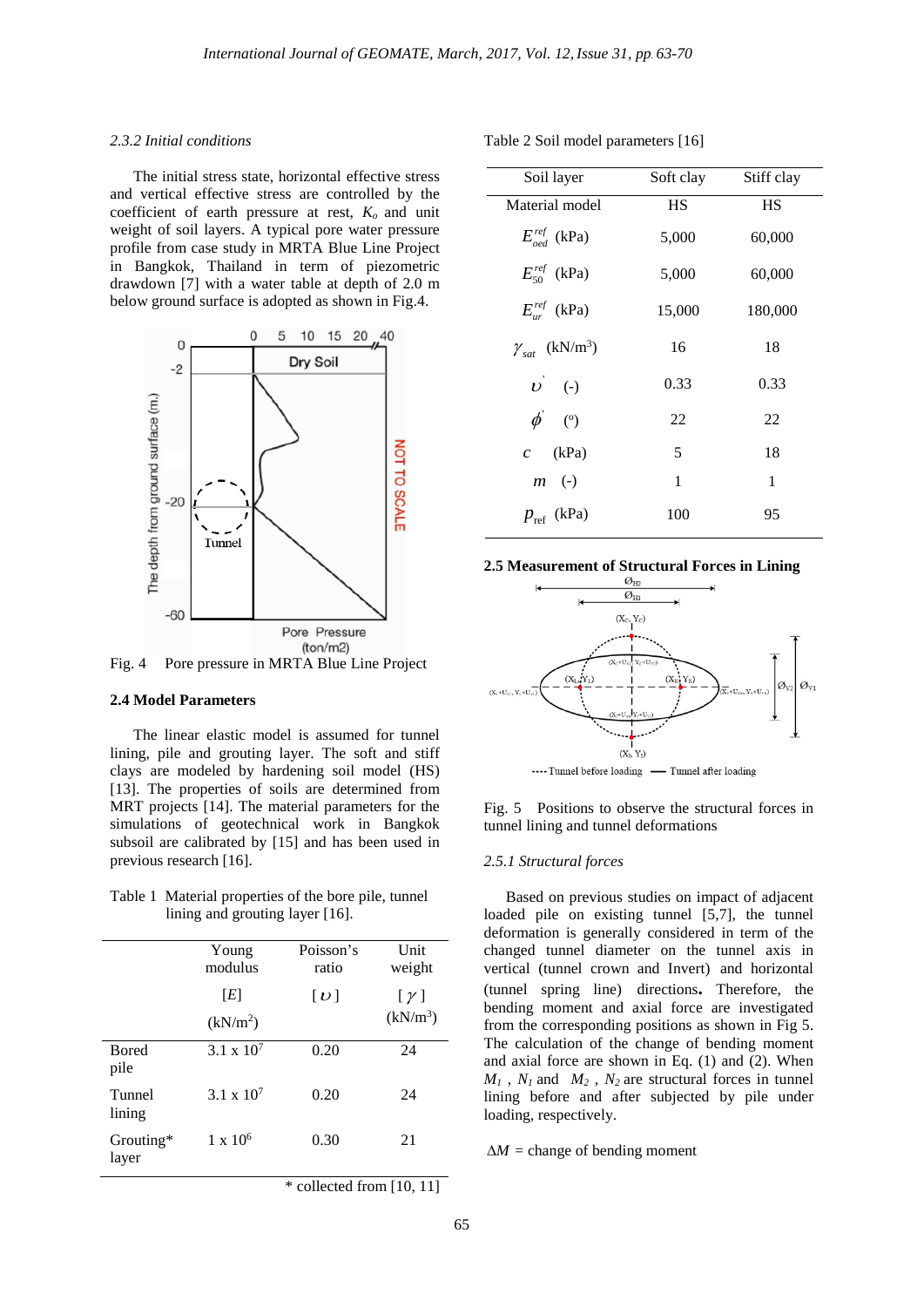$$
\mathbf{D}M = M_2 - M_1 \tag{1}
$$

 $\Delta N$  = change of axial force

$$
\Delta N = N_2 - N_1 \tag{2}
$$

#### *2.5.2 Tunnel deformations*

The tunnel deformations are generally considered in terms of the changed tunnel diameters on the tunnel axis in vertical (tunnel crown to invert) and horizontal ( tunnel left to right spring line) directions. Figure 5 depicts the considering method<br>of tunnel deformations. The changes of tunnel The changes of tunnel diameters were computed following Eq. 3 and 4. When  $\phi_1$  and  $\phi_2$  are tunnel diameters before and after being subjected by pile under loading, respectively.

 $\Delta \phi_v$  = change of vertical directions

$$
\Delta \phi_V = \phi_{V2} - \phi_{V1} \tag{3}
$$

 $\Delta \phi_{H}$  = change of horizontal directions

$$
\Delta \phi_H = \phi_{H2} - \phi_{H1} \tag{4}
$$

## **3. ANALYSIS RESULTS**

#### **3.1 Structural Forces in Tunnel Lining**

 The structural forces (bending moment and axial force) of tunnel ling induced by adjacent pile under loading are observed and presented in this section.

#### *3.1.1 Bending Moment*

Figure 6 depicts the bending moment at crown, invert and spring line in non-dimensional form when the tunnel is located in soft clay and the clearances between the pile and the tunnel are 0.5 and 4.5 m. The values shown in the figure are normalized by the initial bending moment (*Mi*) values (after completion of tunnel construction) at their positions. When the pile tip is above the tunnel axis, the bending moment gradually increases with pile length and the maximum value occurs when the pile tip is at the depth of  $0.7$ -075 $L_T$  (0.75-0.5 $D_T$  above the spring line). The maximum values happen at the invert with the value of 35% of the initial moment. After that, the moment gradually decreases with increasing pile length. The minimum value occurs at a depth in the range of 1.0-1.25*LT*. When the pile tip extends to the depth of  $1.25L<sub>T</sub>$  to  $1.75L<sub>T</sub>$ , the bending moment becomes increasing again and gradually decreases until constant or remains unchanged with extending pile tip position underneath this level. Note that the values of change of bending moment in case of clearance of 4.5 m are much smaller than those in case of clearance of 0.5 m.



Fig. 6 The change of bending moment in tunnel lining due to adjacent loaded pile in soft clay<br>Case 2



Fig. 7 The change of bending moment in tunnel lining due to adjacent loaded pile in stiff clay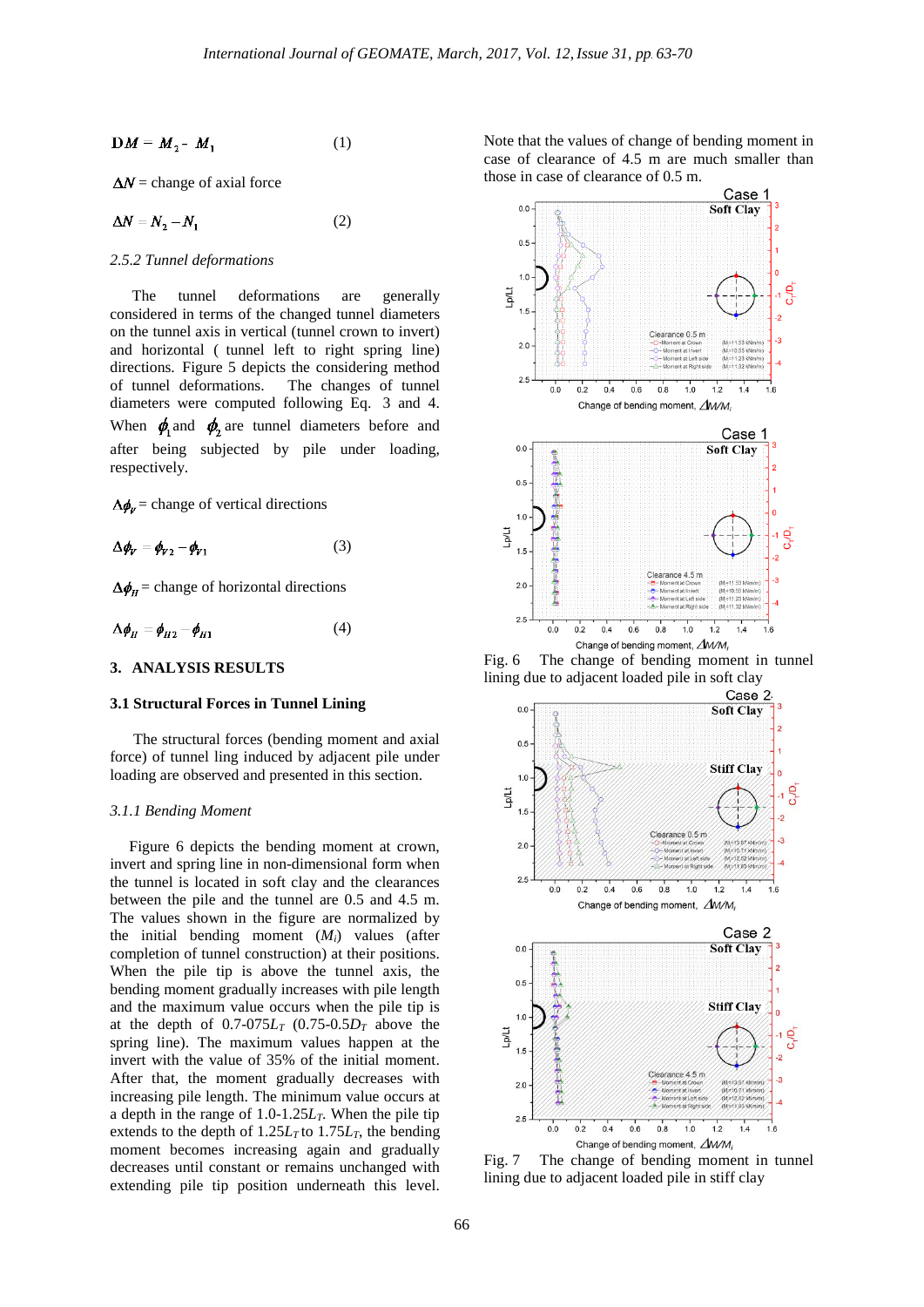Figure 7 depicts the analysis results when the tunnel is located in stiff clay. With increasing depth of the pile tip above the tunnel axis, the bending moment gradually increases and the maximum value occurs at a depth of 0.8*LT*, where the pile tip penetrates into the stiff clay layer. After that the moment decreases until the pile tip is located at depth in the range of  $1.0$ -1.25  $L<sub>T</sub>$  before increasing with pile length again. However, the ratios of increase of moment  $(\Delta M/M_i)$  in this case is much smaller than those of the previous case (tunnel in soft clay). Note that the maximum value appears at the crown for this case.

 CASE 1, the maximum increments of bending moment at crown and invert increase 8-10 and 5-35 percent, respectively. While at the left and right sides of spring line, 3-5 and 10-25 percent of maximum additional bending moments are observed.

 CASE 2, the maximum increments of bending moment at crown and invert increase 10-20 and 10- 55 percent, respectively. While at the left and right sides of spring line, 5-10 and 8-50 percent of maximum additional bending moments are observed.



Fig. 8 The change of bending moment in tunnel lining at invert due to adjacent loaded pile in soft clay

 To investigate the effect of clearance on induced bending moment, the change of bending moment in tunnel lining due to adjacent pile with various clearance is shown in Fig.8. Only the case of tunnel located in soft clay and at the invert is shown. The change of bending moment decreases when clearance increases. From the figure, it is seen that only small change in tunnel lining moment occurs if the clearance is larger than 3.5 m. This agrees well with the previous study [7]. The clearance of 3.5 m seems to be the safe distance for this condition.

## *3.1.2 Axial Force*

 Figure 9 depicts the axial force at crown, invert and spring line in non-dimensional form when the tunnel is located in soft clay and the clearances between the pile and the tunnel are 0.5 and 4.5 m. The values shown in the figure are normalized by the initial axial force (*Ni*) values (before having a loaded pile) at their positions. When the pile tip is above the tunnel axis, the axial force dramatically increases with pile length and the maximum value occurs when the pile tip is at the depth of  $0.8L<sub>T</sub>$  $(0.5D<sub>T</sub>$  above the tunnel spring line). Unlike the bending moment, the maximum value occurs at the right side of spring line. After that, the axial force gradually decreases with increasing pile length. The minimum value occurs at a depth in the range of 1.0-  $1.25L<sub>T</sub>$ . When the pile tip extends to the depth below the tunnel axis, the axial force becomes constant or remains unchanged in all clearance. Note that the values of change of axial force in case of clearance of 4.5 m are much smaller than those in case of clearance of 0.5 m. In CASE 2 (tunnel located in stiff clay), the ratios of increase of axial force  $(\Delta N/N_i)$  is much smaller than those of the CASE 1.



Change of axial force, AN/N, Fig. 9 The change of axial force in tunnel lining due to adjacent loaded pile in soft clay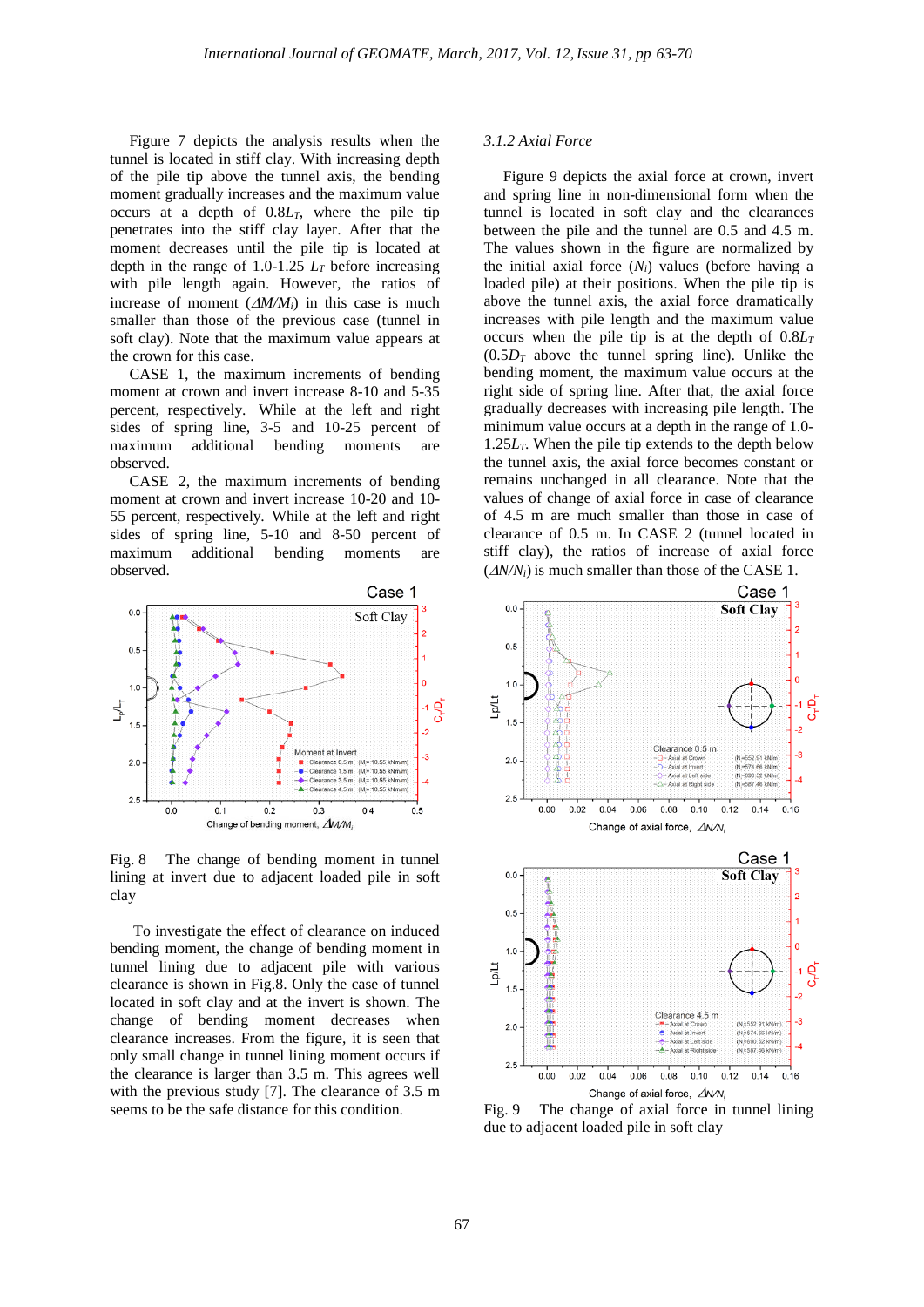CASE 1, the maximum increments of axial force at crown and invert increase 1-2 and 0.5-1 percent, respectively. While at the left and right sides of spring line, 0. 5-1 and 1-4 percent of maximum additional axial forces are observed.

 CASE 2, the maximum increments of axial force at crown and invert increase 1-7 and 0.5-1 percent, respectively. While at the left and right sides of spring line, 5-10 and 0. 5-10 percent of maximum additional axial forces are observed.

## **3.2 Tunnel Deformations**

 Generally, the tunnel deformations are considered in term of the changed tunnel diameters on both tunnel axes.



Fig. 10 Changes of tunnel diameter in soft clay due to adjacent loaded pile

 Figure 10 shows the changes of tunnel diameters in vertical ( $\Delta \phi$ <sub>*V*</sub>) and horizontal ( $\Delta \phi$ <sub>*H*</sub>) directions for the tunnel located in soft clay (CASE 1) with all clearances. The changes of tunnel diameter are normalized by the tunnel diameter  $(D_T)$  and plotted against the normalized depth of pile tip,  $L_P/L_T$ . The normalized depth of tunnel position to tunnel diameter,  $C_T/D_T$ , is also provided in the y-axis on the right side. The negative and positive signs of magnitude in the x-axis denote a contraction and extension of the tunnel diameter, respectively. The magnitudes of  $\Delta \phi_V$  and  $\Delta \phi_H$  decrease when the clearance increases. At the pile tip is located above the tunnel axis,  $\Delta \phi$  gradually increases with pile length until the maximum value occurs at of  $0.70L<sub>T</sub>$ . After that,  $\Delta \phi$  gradually decreases with increasing the pile length. The minimum value occurs at a depth of  $1.0L<sub>T</sub>$  (at the tunnel spring line). When the pile tip is extended below to the depth of  $1.00L<sub>T</sub>$  to 1.25L<sub>T</sub>,  $\Delta \phi_V$  increases again. Then,  $\Delta \phi_V$  gradually decreases until the pile tip is located about  $1.75L<sub>T</sub>$ . The change rate of  $\Delta \phi$  becomes insignificant or remains unchanged when the pile tip is extended below to the depth of 1.75L<sub>T</sub>. For  $\Delta \phi_H$ , a similar tendency to  $\Delta \phi$  can be observed and the magnitude is as close but  $\Delta \phi$ <sub>H</sub> becomes slightly increasing when the pile tip is extended below to the depth of  $1.75L_T$ .



Fig. 11 Changes of tunnel diameter in stiff clay due to adjacent loaded pile

 The results of tunnel deformations for tunnel located in stiff clay are shown in Fig. 11. The tunnel deformations in both vertical ( $\Delta \phi$ <sub>V</sub>) and horizontal  $(\Delta \phi_{H})$  directions gradually increase when the pile tip is located above the tunnel axis. The maximum value occurs at pile tip of 0.70LT. When the pile tip is extended to stiff clay,  $\Delta \phi$  and  $\Delta \phi$ <sup>*H*</sup> decrease. The minimum value occurs at a depth of  $0.80L<sub>T</sub>$  (at the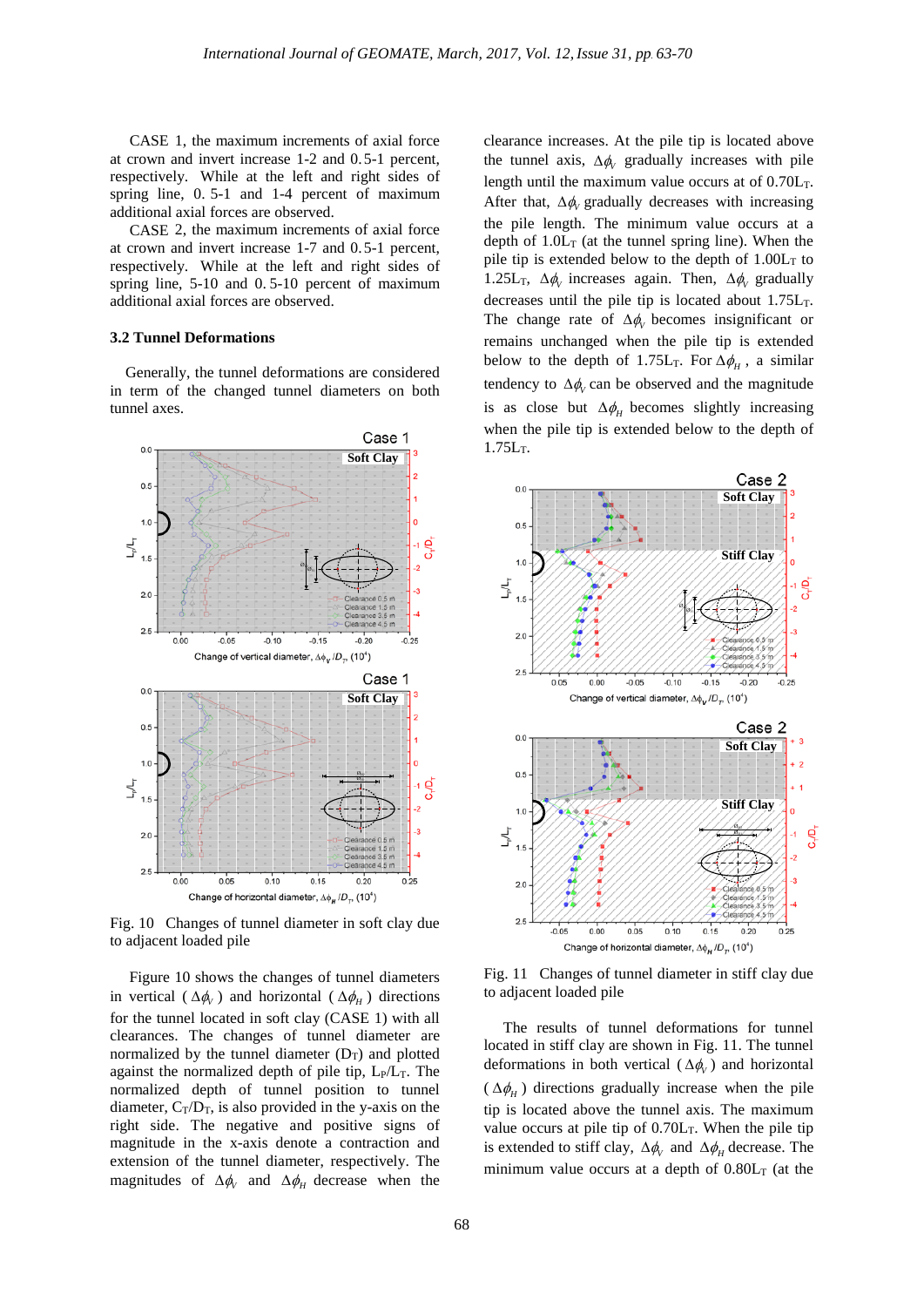tunnel crown). After that,  $\Delta \phi_V$  and  $\Delta \phi_H$  have similar tendency to those in case of tunnel located in soft clay, when the pile tip is extended below to the depth of  $1.00L<sub>T</sub>$ . Unlike the case of tunnel located in soft clay, the magnitude of  $\Delta \phi$  and  $\Delta \phi$  *H* in this case are smaller than those in case of tunnel embedded in soft clay.

 In all cases, the distribution patterns and magnitudes of changes in tunnel diameter in both vertical  $(\Delta \phi_v)$  and horizontal  $(\Delta \phi_H)$  directions at the clearance of 3.5 m are similar to those of the clearance of 4.5 m. Nevertheless, the changes of tunnel diameter in both directions are emphatically influenced at the clearance of 0.5 m and 1.5 m. The tunnel deformation dramatically decreases and increases when the pile tip is situated in the range of  $0.7L_T$  to  $1.25L_T$ .

 By comparing with the result between structural forces and tunnel deformations, the positions of pile tip to induce maximum deformations and additional forces in tunnel lining are close. Their patterns along the depth are also similar.

## **4. CONCLUSION**

 This paper analyzes the effect of existing tunnel due to adjacent single pile under loading by 3D finite element method. The pile tip is positioned with various lengths and clearances. The changes of structural forces in tunnel lining are observed. The main results of the analysis are as follows:

- 1. The structural forces in tunnel lining located in stiff clay ( CASE 2) are larger than those of tunnel located in soft clay ( CASE 1). Nevertheless, the tunnel deformations in case 2 are smaller than those in case 1. This is due to that the working load of pile in stiff clay (CASE 2) is larger than that in soft clay (CASE 1).
- 2. The tunnel deformations ( $\Delta \phi$  and  $\Delta \phi$ <sub>*H*</sub>) and additional forces decrease when the clearance increases and become insignificantly increasing when the clearance is larger than 3. 5 m. The maximum structural forces in tunnel lining occur when the pile tip is located at the depth of about  $0.8L<sub>T</sub>$  in all clearances and all cases.
- 3. The pattern of change in structural forces of tunnel lining corresponds to that in tunnel deformations.
- 4. It is possible that the increase in structural forces in the lining due to adjacent pile is significant and cannot be neglected. The possible increasing structural forces due to future construction should be considered in tunnel lining design. Otherwise, the lining must be checked if it can resist the additional forces due to the planned construction.

## **5. ACKNOWLEDGEMENTS**

 The authors wish to express their gratitude to the Ladkrabang Underground and Tunneling Innovation Center ( LUTIC) under Grant KREF035001, Research and Researcher for Industry (Thailand Research Fund) and 1D2 Group Co. Ltd. for the financial support to the first author. The support from the National Research University (NRU) project is also acknowledged.

## **6. REFERENCES**

- [1] Schroeder FC, Potts DM and addenbrooke TI, "The influence of pile group loading on existing tunnels", Vol. 54, Geotechnique, 2004, pp. 351- 362.
- [2] Abdel M-Meguid, Rowe RK and Lo KY, " 3D effects of surface construction over existing subway tunnels" , Vol. 2, Geomechanics, 2002, pp. 447-469.
- [3] Dolezalova M, "Tunnel complex unloaded by a deep excavation" , Vol. 28, Computer Geotechnics, 2001, pp.469-493.
- [4] Lueprasert P, Jongpradist P, Charoenpak K, Chaipanna P and Suwansawat S, " Three dimensional finite element analysis for preliminary establishment of tunnel influence zone subject to pile loading", Vol. 9, Maejo Int. J. of science technology, 2015, pp. 209-223.
- [5] Katebi H, Rezaei AH, Hajialilue M-Bonab and Tarifard A, " Assessment the influence of ground stratification, tunnel and surface buildings specifications on shield tunnel lining loads ( by FEM) " Vol. 49, Tunnelling and Underground Space Technology, 2015, pp. 67- 78.
- [6] Bakker KJ, " Structural design of linings for bored tunnel in soft ground" , Vol. 48, Delft University of technology, 2003.
- [7] Suwansawat S, " Earth Pressure Balance (EPB) Shield Tunneling in Bangkok: Ground Response and Prediction of Surface Settlements Using Artificial Neural Networks" , Ph. D. Thesis of Massachusetts Institute of Technology, 2002.
- [8] Bobbier PG, Moller SC and Vermeer PA, "Bending moments and normal forces in tunnel linings" , Conf. on 5th European Conference of Numerical Methods in Geotechnical Engineering, 2002.
- [9] Skempton AW, " Cast in-situ bored piles in London Clay", Geotechnique, 2, 1959, pp. 153- 173.
- [10]Kasper T and Mescgke G, "A 3D finite element simulation model for TBM tunnelling in soft ground" , Vol. 28, Int. J. for Numerical and Analytical Methods in Geomechanics, 2004, pp. 1441-1460.